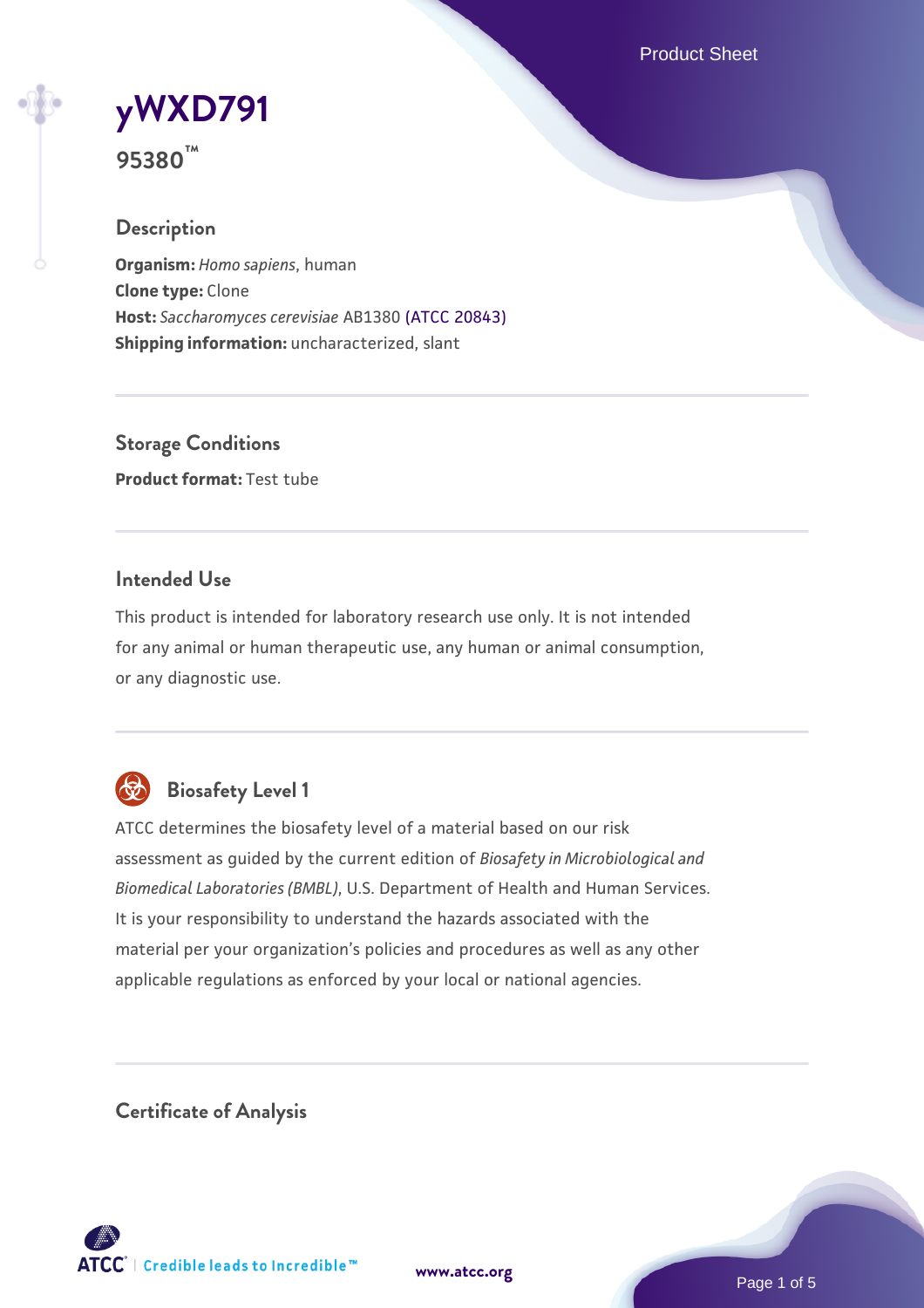

For batch-specific test results, refer to the applicable certificate of analysis that can be found at www.atcc.org.

#### **Insert Information**

**Type of DNA:** genomic **Genome:** Homo sapiens **Chromosome:** X X q28 **Gene name:** DNA Segment, single copy **Gene product:** DNA Segment, single copy [DXS2353] **Gene symbol:** DXS2353 **Contains complete coding sequence:** Unknown **Insert end:** EcoRI

#### **Vector Information**

**Construct size (kb):** 110.0 **Intact vector size:** 11.454 **Vector name:** pYAC4 **Type of vector:** YAC **Host range:** *Saccharomyces cerevisiae*; *Escherichia coli* **Vector information:** other: telomere, 3548-4235 other: telomere, 6012-6699 Cross references: DNA Seq. Acc.: U01086 **Cloning sites:** EcoRI **Markers:** SUP4; HIS3; ampR; URA3; TRP1 **Replicon:** pMB1, 7186-7186; ARS1, 9632-10376

# **Growth Conditions**

**Medium:** 



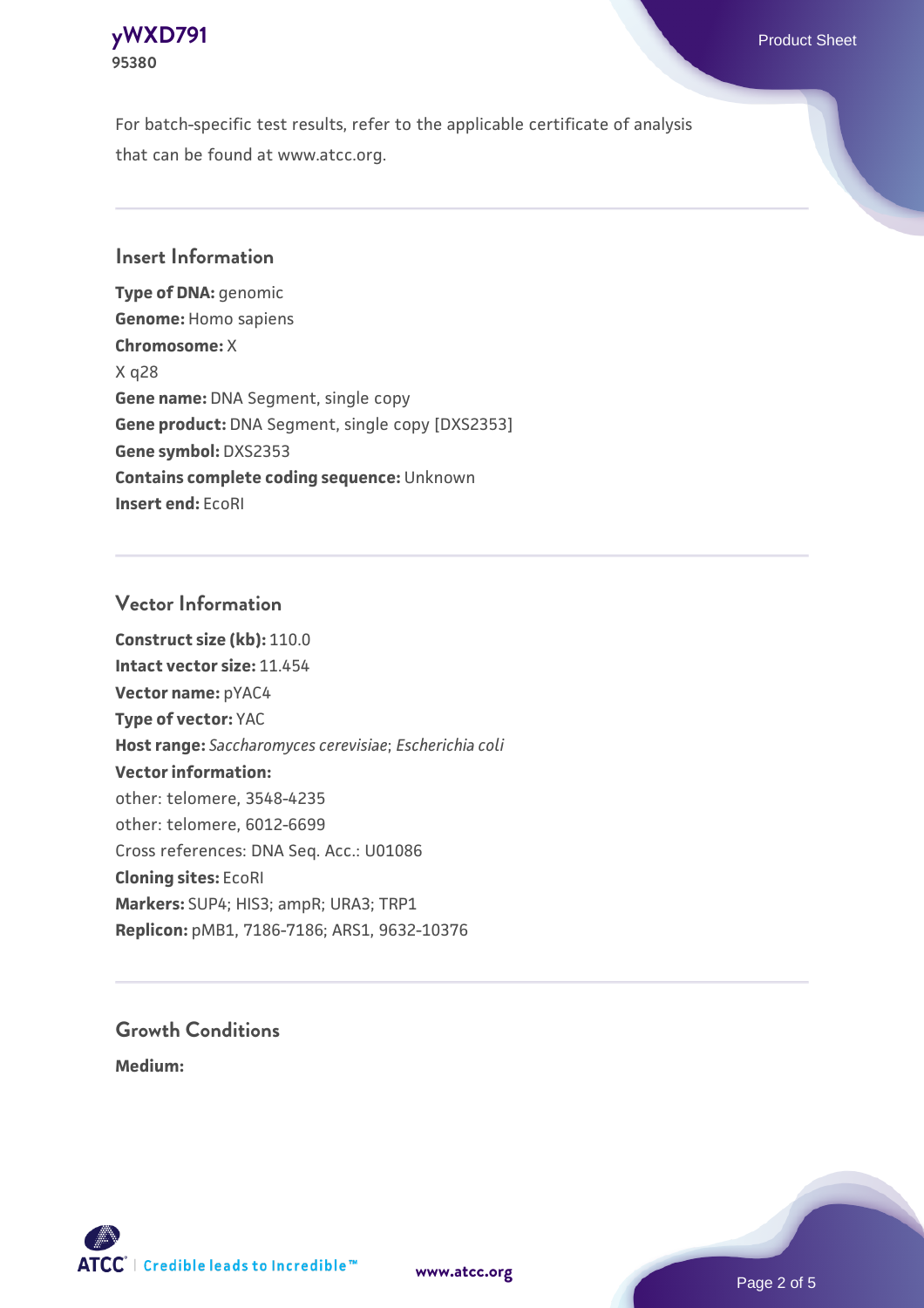**[yWXD791](https://www.atcc.org/products/95380)** Product Sheet **95380**

[ATCC Medium 1245: YEPD](https://www.atcc.org/-/media/product-assets/documents/microbial-media-formulations/1/2/4/5/atcc-medium-1245.pdf?rev=705ca55d1b6f490a808a965d5c072196) **Temperature:** 30°C

#### **Notes**

More information may be available from ATCC (http://www.atcc.org or 703- 365-2620).

### **Material Citation**

If use of this material results in a scientific publication, please cite the material in the following manner: yWXD791 (ATCC 95380)

#### **References**

References and other information relating to this material are available at www.atcc.org.

#### **Warranty**

The product is provided 'AS IS' and the viability of ATCC® products is warranted for 30 days from the date of shipment, provided that the customer has stored and handled the product according to the information included on the product information sheet, website, and Certificate of Analysis. For living cultures, ATCC lists the media formulation and reagents that have been found to be effective for the product. While other unspecified media and reagents may also produce satisfactory results, a change in the ATCC and/or depositor-recommended protocols may affect the recovery, growth, and/or function of the product. If an alternative medium formulation or reagent is used, the ATCC warranty for viability is no longer



**[www.atcc.org](http://www.atcc.org)**

Page 3 of 5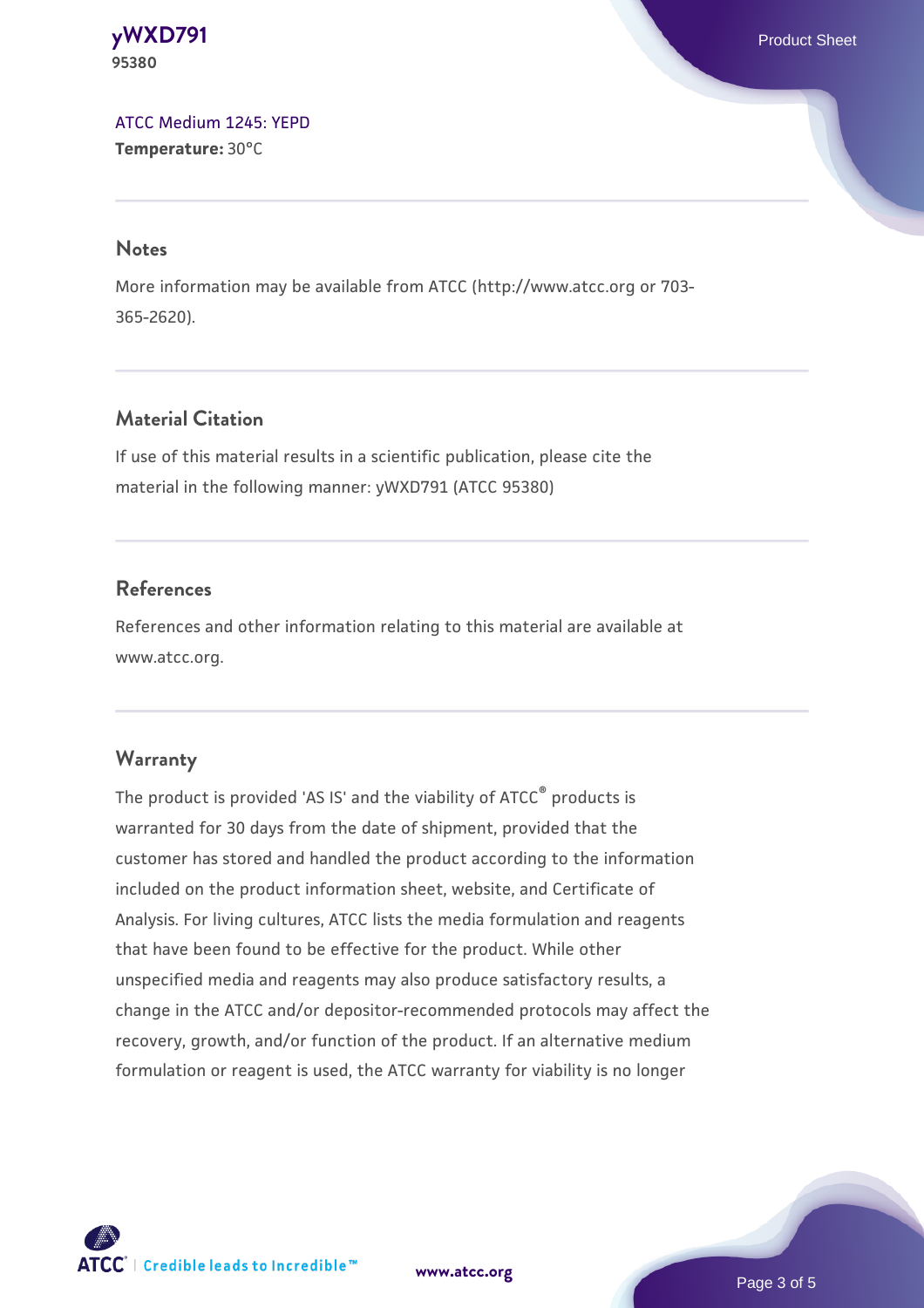

valid. Except as expressly set forth herein, no other warranties of any kind are provided, express or implied, including, but not limited to, any implied warranties of merchantability, fitness for a particular purpose, manufacture according to cGMP standards, typicality, safety, accuracy, and/or noninfringement.

#### **Disclaimers**

This product is intended for laboratory research use only. It is not intended for any animal or human therapeutic use, any human or animal consumption, or any diagnostic use. Any proposed commercial use is prohibited without a license from ATCC.

While ATCC uses reasonable efforts to include accurate and up-to-date information on this product sheet, ATCC makes no warranties or representations as to its accuracy. Citations from scientific literature and patents are provided for informational purposes only. ATCC does not warrant that such information has been confirmed to be accurate or complete and the customer bears the sole responsibility of confirming the accuracy and completeness of any such information.

This product is sent on the condition that the customer is responsible for and assumes all risk and responsibility in connection with the receipt, handling, storage, disposal, and use of the ATCC product including without limitation taking all appropriate safety and handling precautions to minimize health or environmental risk. As a condition of receiving the material, the customer agrees that any activity undertaken with the ATCC product and any progeny or modifications will be conducted in compliance with all applicable laws, regulations, and guidelines. This product is provided 'AS IS' with no representations or warranties whatsoever except as expressly set forth herein and in no event shall ATCC, its parents, subsidiaries, directors, officers, agents, employees, assigns, successors, and affiliates be liable for indirect, special, incidental, or consequential damages of any kind in connection with or arising out of the customer's use of the product. While reasonable effort is made to ensure authenticity and reliability of materials on deposit, ATCC is not liable for damages arising from the misidentification or



**[www.atcc.org](http://www.atcc.org)**

Page 4 of 5